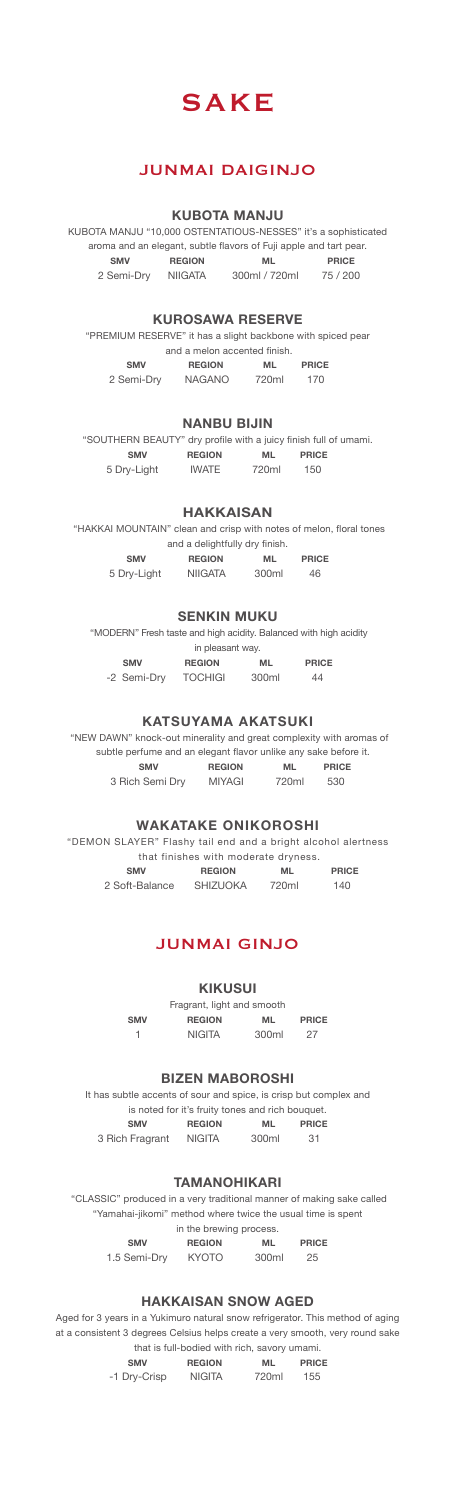

## JUNMAI

#### **KUROSAWA**

|            | Natural kimoto flavor full-bodied and earthy. |       |              |
|------------|-----------------------------------------------|-------|--------------|
| <b>SMV</b> | <b>REGION</b>                                 | ML    | <b>PRICE</b> |
| 2 Rich-Drv | <b>NAGANO</b>                                 | 300ml | 26           |

#### **OTOKOYAMA**

|            | Refreshing lightness with vivid acidity. |       |              |
|------------|------------------------------------------|-------|--------------|
| <b>SMV</b> | <b>REGION</b>                            | ML    | <b>PRICE</b> |
| 10 Drv     | <b>HOKKAIDO</b>                          | 720ml | 76           |

### **OZE NO YUKIDOKE**

The rich rice taste is enhanced by the sharp clarity of the aftertaste and clean aroma. Gentle and light with a super dry finish. SMV REGION ML PRICE 10 Rich-Dry GUNMA 300ml 28

#### **TENGUMAI YAMAHAI**

Gorgeous pale straw pour, with a funky mushroom nose to match the acidic, dry and earthy first impression. SMV REGION ML PRICE<br>4 Dry ISHIKAWA 720ml 95 4 Dry ISHIKAWA 720ml 95

#### **YUZU OMOI**

 "CITRUS DREAM" This light-bodied, crisp sake has a very well balanced and unique combination of Clementine lemon and grapefruit that excites the senses. ML PRICE<br>500ml 68

| SMV            | <b>REGION</b>  | ML    | PRIC |
|----------------|----------------|-------|------|
| -70 Sweet Rich | <b>FUSHIMI</b> | 500ml | 68   |

**SUIGEI**

It is very dry throughout the mouth and ends in a "he-man" sort of finish. It is extremely clean in viscosity and texture and flavorful

enough to drink.

**SMV REGION ML PRICE**<br>7 Dry KOUCHI 300ml 28 7 Dry KOUCHI 300ml

### NIGORI & SPARKLING

#### **HAKKAISAN SPARKLING**

Clean and crisp with a gorgeous aroma and bright acidity with plenty of gentle bubbles. SMV REGION ML PRICE -25 Sweet Light NIGITA 300ml 50

#### **HAKUTSURU SAYURI**

"Little Lily" Hints of Cherry blossom, floral notes,white grape, lush creaminess. SMV REGION ML PRICE SMV REGION ML PRICE<br>-11 HYOGO 300ml 25

#### **HOMARE STRAWBERRY**

Sweet, thick, creamy, and full of rich strawberry.<br>
SMV REGION ML PRIC SMV REGION ML PRICE -100 FUKUSHIMA 300ml 21

#### **NAGARAGAWA SPARKLING**

Nagaragawa sparkling cotton candy, caramel apple, and a mildly bitter aftertaste.<br> **SMV** 

SMV REGION ML PRICE

-4 Semi-Sweet GIFU 300ml 26

# **SHOCHU**

#### **ICHIKO**

Shochu is one of Japan's most delicious and least known alcoholic beverages, and is sometimes referred to as "Japanese Vodka".

REGION SIZES PRICE

OITA Glass 12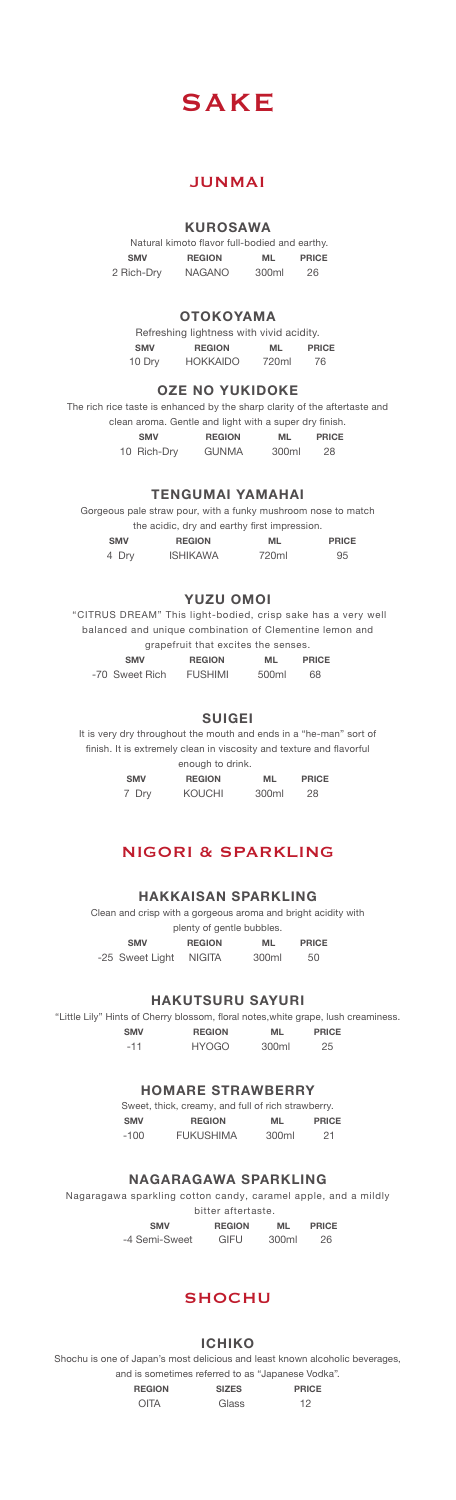# RED WINE

| <b>PINOT NOIR</b>                                                                                                                                           |                      |                   |    |
|-------------------------------------------------------------------------------------------------------------------------------------------------------------|----------------------|-------------------|----|
| <b>SEBASTIANI</b><br>Intense lush cherry, strawberry compote flavors<br>accented by vanilla and hints of caramel.                                           | Sonoma               | 12                | 48 |
| <b>JUGGERNAUT</b><br>Toasted oak, waffle cone, vanilla, earth tones,<br>raspberry and crushed violet petals.                                                | Russian River Valley | 13                | 52 |
| <b>BÖEN</b><br>Bright cherry, herbs and vanilla flavors jump out of<br>the glass in this rich and supple wine.                                              | California           | 14                | 56 |
| <b>MALBEC</b>                                                                                                                                               |                      |                   |    |
| UNO<br>Delicious plums, strawberries and blackberry flavors<br>with enticing hints of violets, vanilla, milk chocolate<br>and a savory finish.              | Mendoza, Argentina   | 10                | 40 |
| LLAMA<br>Fruity aromas of cherries, blackberries and plums<br>stand out with fine toasty hints from ageing in<br>quality oak.                               | Mendoza, Argentina   | 11                | 44 |
| <b>RED BLEND</b>                                                                                                                                            |                      |                   |    |
| <b>HAYES MERITAGE</b><br>Distinct flavors of cherry, oregano, marjoram, black<br>pepper, blackberry and dried herbs.                                        | <b>Central Coast</b> | 10                | 39 |
| <b>NINER BOOTJACK</b><br>Ripe blackberry and cassis wrapped with red bing<br>cherries, vanilla & spice.                                                     | Paso Robles          | 12                | 48 |
| <b>SKYSIDE</b><br>Ripe blackberry and cassis wrapped with rich black<br>fruit, blackberries and plum flavors with a hint of<br>oak taste.                   | California           | 13                | 52 |
| <b>DAOU - BODYGUARD</b><br>Rich notes of black cherries and dark berries with<br>accents of dusty leather, pencil shavings, cigar box<br>and crushed herbs. | Paso Robles          | 19                | 76 |
| <b>CABERNET SAUVIGNON</b>                                                                                                                                   |                      |                   |    |
| <b>CHASING LIONS</b><br>This juicy wine shows flavors of milk chocolate,<br>sweet red berries and a slight smokiness.                                       | California           | $10-10$           | 40 |
| <b>SILVER TOTEM</b><br>Deep ruby red bouquet of Cherry, cedar, violet,<br>currant and blackberry.                                                           | Washington           | $12 \overline{ }$ | 48 |
| <b>JUGGERNAUT</b><br>Rich vanilla and ripe black currants dance on the                                                                                      | California           | 13                | 52 |

palate with licorice, black fruit and cassis.

| <b>QUILT</b>                                          | Napa Valley 17 67 |  |    |
|-------------------------------------------------------|-------------------|--|----|
| A seamless blend of cassis, hazelnut, cocoa.          |                   |  |    |
| blackberry preserves, stewed rhubarb, and vanilla.    |                   |  |    |
|                                                       |                   |  |    |
| <b>DAOU RESERVE</b>                                   | Paso Robles 22    |  | 86 |
| Dark berry fruits, juicy black cherry, dark chocolate |                   |  |    |

and a touch of cedar with smooth delicate tannins.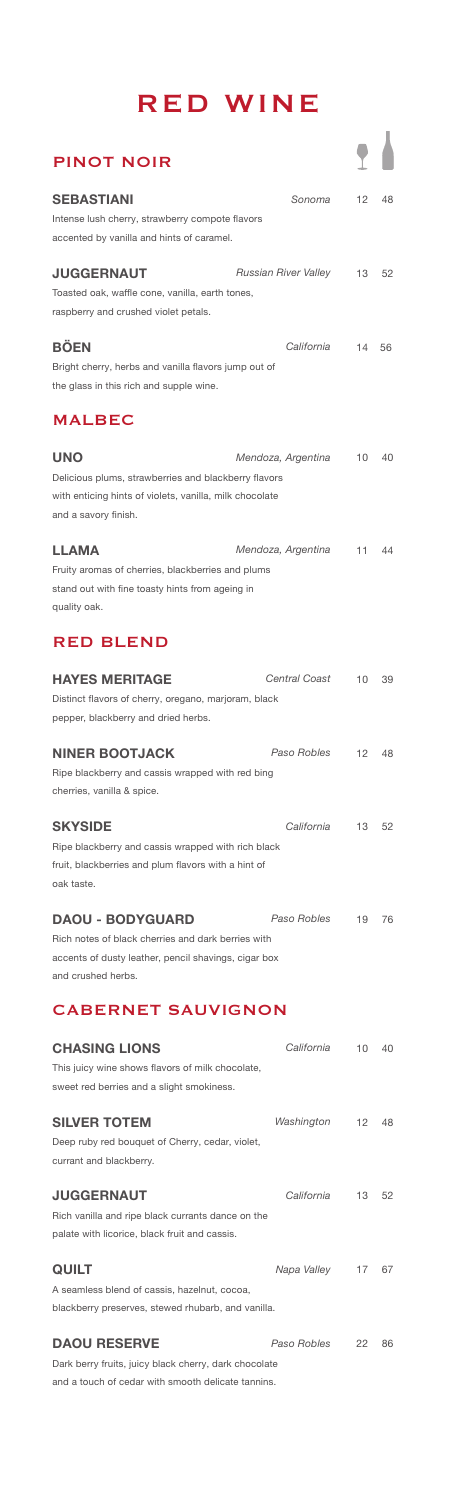# WHITE WINE

| <b>SPARKLING</b>                                                                                                                                                       |    |     |
|------------------------------------------------------------------------------------------------------------------------------------------------------------------------|----|-----|
| <b>VAL D'OCA PROSECCO 187ml</b><br>Italy<br>Bursting with flavors of white peach, apricot, apple<br>and sweet honeysuckle.                                             |    | 12  |
| FREIXENET, ROSÉ PROSECCO 187ml<br>Italy<br>Fresh and effervescent with the aromas of flowers,<br>citrus and apple.                                                     |    | 14  |
| <b>LOUIS ROEDERER CHAMPAGNE 750ml</b><br>France<br>Full of complexity and richness with notes of meyer<br>lemon, bartlett pear and brioche.                            |    | 135 |
| <b>PINOT GRIGIO</b>                                                                                                                                                    |    |     |
| <b>SAN ANGELO</b><br>Tuscany, Italy<br>Intense fruit aromas followed by a clean, rich and<br>refreshing finish.                                                        | 11 | 44  |
| <b>J.WILKES</b><br>Santa Maria Valley<br>Pure and focused with tangerine, peach skin,<br>subtle white flowers, citrus blossom and minerals.                            | 12 | 48  |
| <b>JERMANN</b><br>Friuli-Venezia Giulia, Italy<br>Delicious cooked apples, honey, hints of lemon<br>rind and pineapple character on the finish.                        | 14 | 55  |
| <b>SAUVIGNON BLANC</b>                                                                                                                                                 |    |     |
| <b>JOLIVET "ATTITUDE"</b><br>France<br>Incredible flavor of crunchy green apple, subtle kiwi<br>and ruby grapefruit with a crisp mineral finish.                       | 12 | 48  |
| <b>FROGS LEAP</b><br>Napa Valley<br>A lovely grapefruit nose with notes of citrus and figs<br>on the palate                                                            | 14 | 56  |
| <b>CLOUDY BAY</b><br>Marlborough, New Zealand<br>Vibrant and intense - a mouthwatering mix of lemon<br>meringue, ruby grapefruit, lime sherbet and dried<br>pineapple. | 18 | 72  |
| <b>CHARDONNAY</b>                                                                                                                                                      |    |     |
| <b>SEAN MINOR</b><br>Napa Valley<br>Pefectly balanced flavors of pear, apple, citrus<br>and pineapple with subtle notes of vanilla.                                    | 10 | 40  |
| <b>SONOMA CUTRER</b><br>Sonoma Coast<br>Flavors of lemon, apple, pear and cantaloupe with a light<br>oak profile.                                                      | 14 | 56  |
| <b>SKYSIDE</b><br>California<br>Delicate balance of white flowers, crisp apple, fresh<br>pear and toasted bread translate to rich fruit flavors<br>on the palate.      | 15 | 60  |
| <b>LATOUR POUILLY-FUISSE</b><br>France<br>Bursting fruit flavors of melons, pears and meyer lemon<br>with underlying notes of toasted almonds.                         | 20 | 80  |
| <b>DAOU RESERVE</b><br>Paso Robles<br>French oak stands firmly in the background allowing<br>the tropical fruits and meyer lemon flavors to shine.                     | 20 | 80  |
| <b>INTERESTING WHITES</b>                                                                                                                                              |    |     |
| <b>YALUMBA VIOGNIER</b><br>Australia<br>Rich and ripe with notes of pineapple, peach,<br>Chinese white tea and dried figs.                                             | 10 | 40  |
| <b>DR. LOOSEN RIESLING</b><br>Mosel, Gremany<br>Displaying snappy peach and juicy citrus fruit<br>highlighted by crisp mineral notes.                                  | 10 | 40  |
| <b>CENTORRI MOSCATO</b><br>Italy<br>Slightly sparkling with tangerine, apricot and<br>citrus blossoms.                                                                 | 10 | 40  |
| <b>ROSÉ</b>                                                                                                                                                            |    |     |
| <b>VILLA WOLF</b><br>Pfalz, Germany<br>Fresh white melon and white currants with<br>a characteristic nuance of strawberry.                                             | 10 | 39  |
| <b>WHISPERING ANGEL</b><br>France<br>Full of mouthwatering flavor with a lovely texture.<br>Lots of light fruit flavors with a clean finish.                           | 14 | 56  |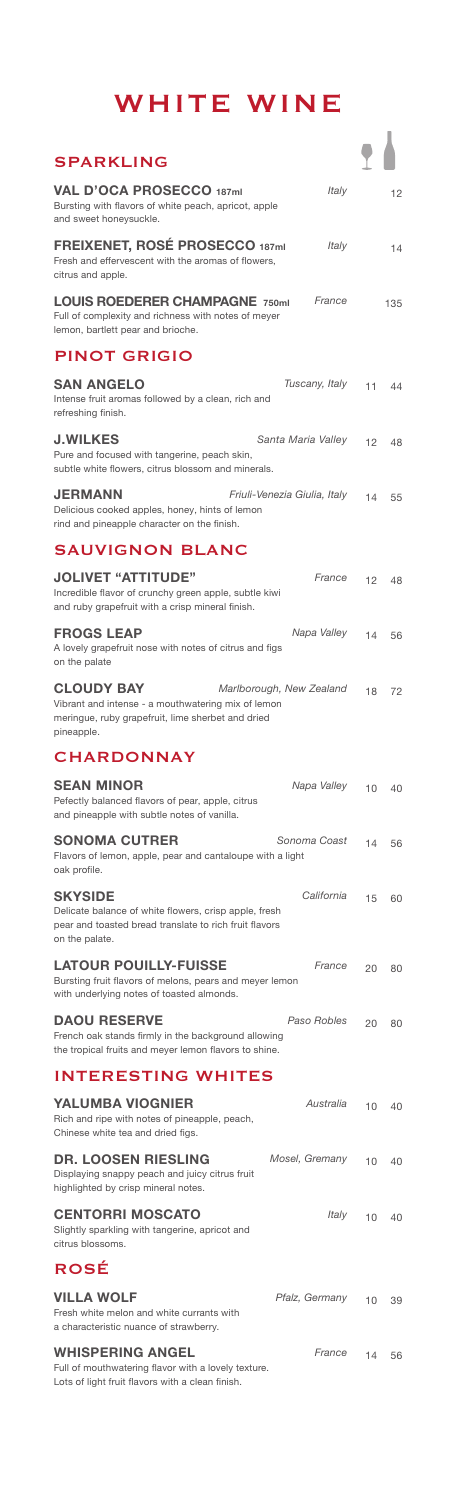# NORI COCKTAILS

| <b>THE ORCHARD</b><br>Gekkeikan Sake, Porter's Tanqueray Sevilla, Honeycrisp Apple Juice,<br>Almond Orgeat, Lemon, Strawberry Cordial      | 12 |
|--------------------------------------------------------------------------------------------------------------------------------------------|----|
| <b>TAJINERITA</b><br>Jalapeno Infused Tequila, Cilantro Agave Syrup, Lemon, Lime,<br>Simple, Tajin                                         | 13 |
| <b>THE HONEY BEE</b><br>Ketel One Peach & Orange Blossom, Raspberries, Lemon, Honey,<br>Sparkling Moscato, Strawberry Cordial              | 13 |
| <b>DRAGONFLY</b><br>Bacardi, Dragonfruit, Lime, Kiwi, Simple Syrup, Cranberry, Lemon &<br>Lime Spritz                                      | 15 |
| <b>THE BOTANIST</b><br>Botanist Gin, St. Germaine, Green Chartreuse, Lime, Basil Cordial                                                   | 14 |
| <b>SHOGATSU</b><br>Ketel One Peach & Orange Blossom, Butterfly Pea Tea Cordial,<br>Lychee, Lemon                                           | 12 |
| <b>FOREST FOR THE TREES</b><br>Gyokusehdo Peak Kikori Japanese Whiskey, Rosemary Cordial,<br>Australian Smoked Bitters, Aromatic Bitters   | 13 |
| <b>NICHIBOTSU</b><br>Roku Gin, Sake, Kiwi, Strawberry, Lemon, Black Lemon Bitters,<br><b>Infused Citrus Aromatics</b>                      | 13 |
| <b>THE BLACK SWAN</b><br>Ketel One, Blueberry Cordial, Lemon, Prosecco, Boozy Blueberries                                                  | 13 |
| <b>KINBATO</b><br>Jalapeno Infused Tequila, Mezcal, Grapefruit, Lime, Egg White Foam,<br>Simple Syrup*                                     | 14 |
| <b>MT. FUJI</b><br>Hendricks Gin, Fresh Wasabi, Cucumber, Lime Cordial, Simple Syrup,<br>Lime, Dehydrated Ginger, Infused Citrus Aromatics | 15 |

\*Contains Raw Egg White